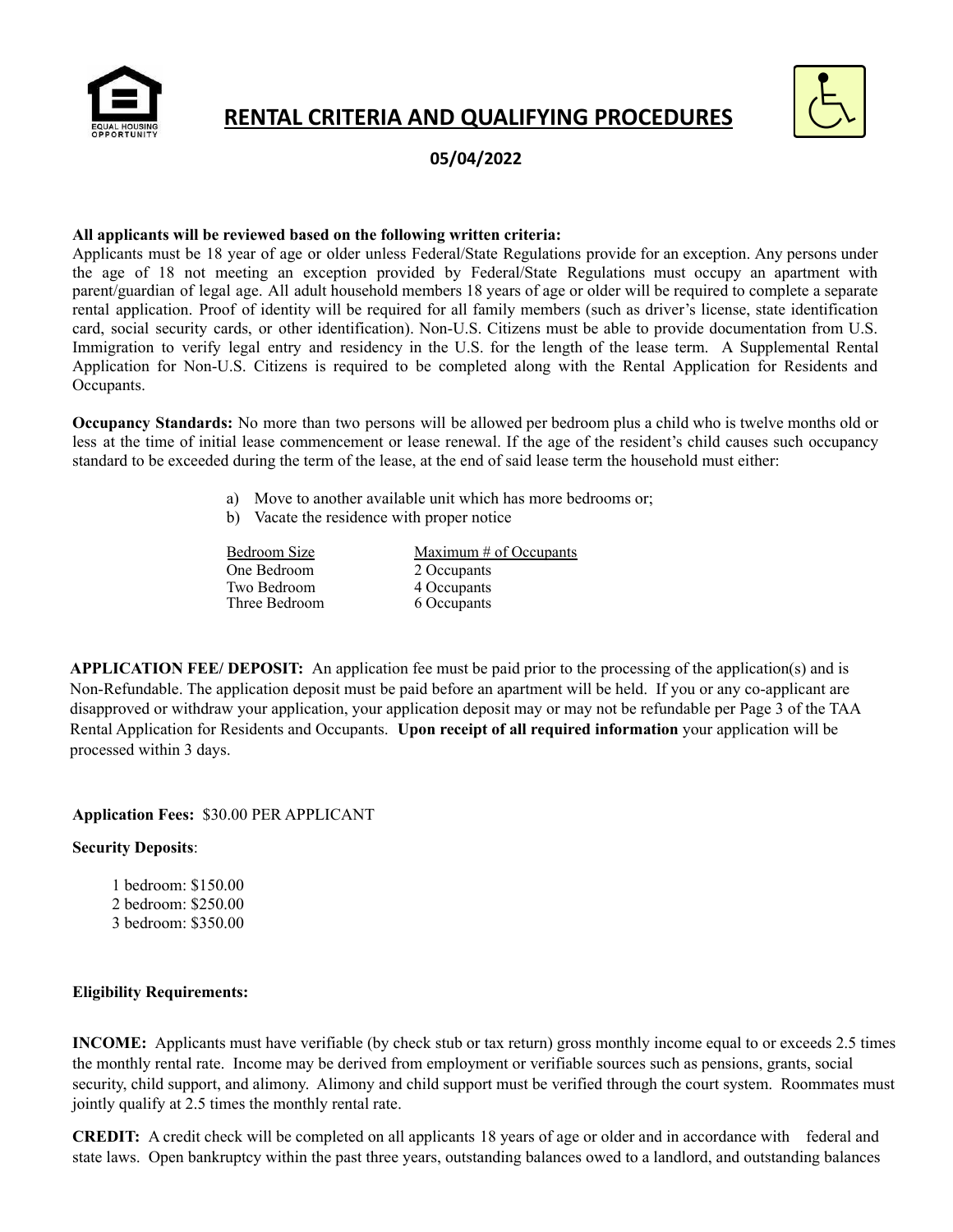owed to a utility company will result in automatic denial. We use a third-party residential screening service. Their scoring model is not a FICO credit score but a scoring system that relies on a neutral network to be a predictor of future behavior. It takes into account rent to income ratio, trade lines with balances and limits, payment history, criminal history, and residential history. Medical and student loans will be excluded. **Derogatory credit may be grounds for requiring an additional deposit of \$400.00 or denial.**

> A score of 526 or higher is approved; A score below 526 is approved with an additional deposit. If a score is not generated due to not having at least 5 trade lines to analyze or credit length is less than 18 months is approved with an additional deposit.

**RENTAL:** All rental references must be in good standing with no evictions or serious lease violations. **Derogatory rental history may be grounds for denying the application or requiring an additional deposit of \$150.00.**

**EMPLOYMENT HISTORY:** Current employment and 12 months of employment history must be verified. **Insufficient employment history may require an additional deposit of \$150.00.**

**CRIMINAL History:** Criminal history reports will be obtained on all applicants and occupants 18 years of age or older. Arrest records will not be considered in the screening. Conviction records will be reviewed to determine if the record demonstrates that the household member threatens the health, safety or right to peaceful enjoyment of the premises by other residents. The following behavior or convictions will be reasons for immediate denial:

> If there is a reasonable cause to believe that a household member's illegal drug use or pattern of illegal drug use threatens the health, safety or right to peaceful enjoyments of the premises by other residents If any household member has been convicted of drug-related criminal activity for manufacturing or producing methamphetamine on a residential premises or if any household member has been convicted of the illegal manufacture or distribution of a controlled substance

If any household member is subject to a lifetime registration requirement under a state sex offender registration program.

If there is reasonable cause to believe that a household member's abuse or pattern of abuse of alcohol may threaten the health, safety or right to peaceful enjoyment of the premises by other residents

Criminal convictions for offenses that are violent, sexual related or property crimes will be considered for denial if the completion of sentence, whether adjudicated or not, occurred within the past 10 years of the rental application as these types of offenses potentially pose a threat to the health, safety or right to peaceful enjoyment of the premises by other residents. All other convictions will be considered for denial if the completion of sentence, whether adjudicated or not, occurred in the past 3 years of rental application. Any applicant that is denied based on their criminal history is encouraged to present any mitigating factors or evidence of rehabilitation for consideration.

- 1. Applicants will not be denied for convictions for bribery, fraud, embezzlement, or theft by check. Applicants convicted or financial crimes, such as those listed above will be required to make monthly rental payments in certified funds for at least 6 months.
- 2. Applicants on probation, parole, or serving deferred adjudication will be denied in accordance with the foregoing guidelines.
- 3. If you are denied for criminal activity, you may present written verifiable evidence of mitigating factors or rehabilitation for consideration.

| 1 Person | People   | 3 People | 4 People | People   | <sup>•</sup> People | <sup>-</sup> People |
|----------|----------|----------|----------|----------|---------------------|---------------------|
| \$38,820 | \$44.340 | \$49,860 | \$55,380 | \$59,820 | \$64,260            | \$68,700            |

#### **\*\*\*Maximum Income Limits\*\*\***

**Rent** – Maximum Rent Limits based on 2022 Area Median Income of \$92,300.

**\*\*\*Maximum Rent Limits\*\*\***

| 2 Bedroom<br>1Bedroom | 3 Bedroom |
|-----------------------|-----------|
|-----------------------|-----------|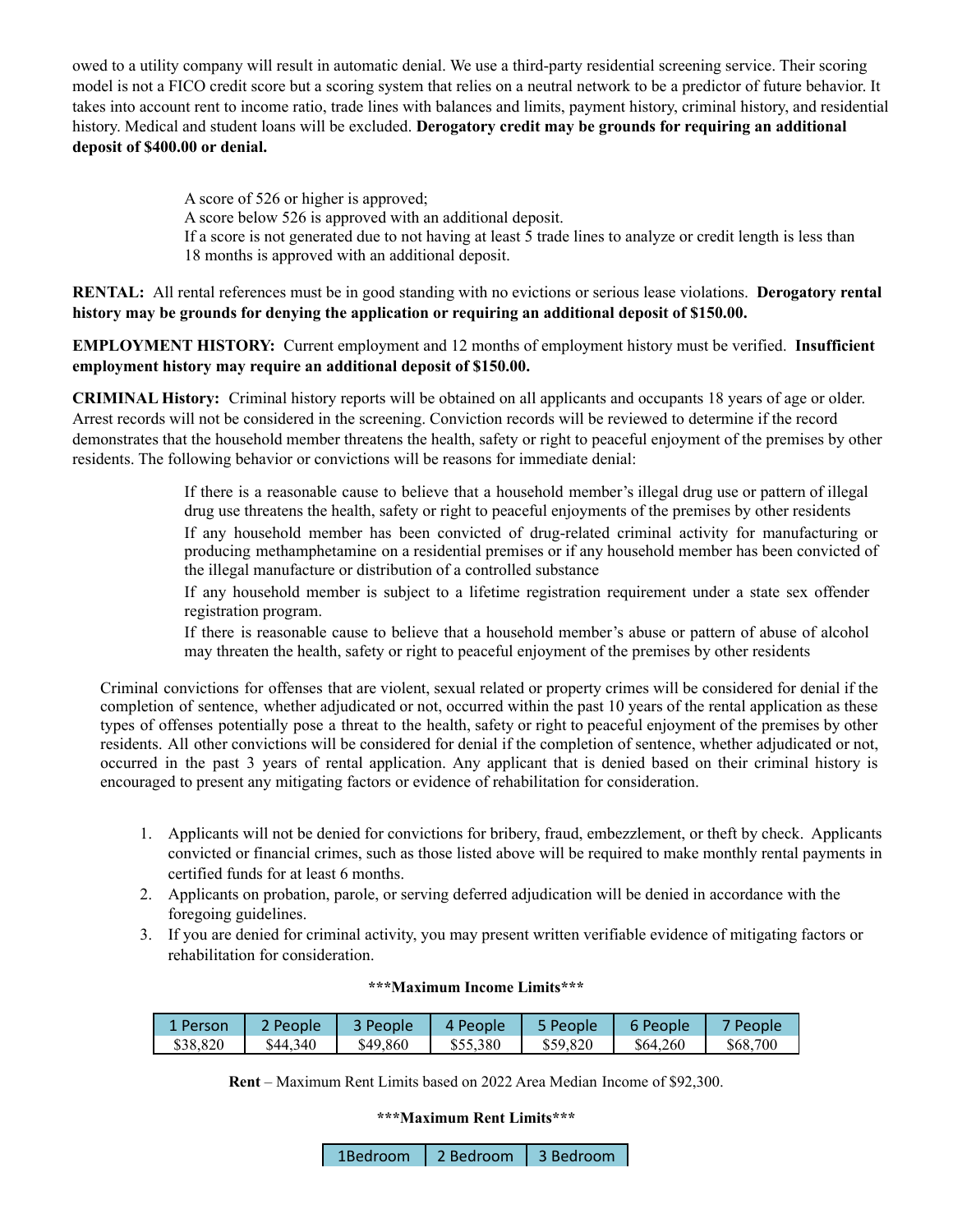**ANIMALS: ALLANIMALS MUST HAVE MANAGEMENT APPROVAL** and a pet agreement signed. No more than two animals to an apartment. **The following dog breeds will not be allowed (includes any blood line or any part) Pit Bull (Bull Terrier/American Staffordshire Terrier), Rottweiler, Doberman Pinschers, Chow, Cane Corso, Wolf Hybrids.** There is a required pet deposit of \$300 pet deposit plus a \$15 pet rent per month per animal. Aquariums will be allowed with a 20-gallon maximum on the first floor only with proof of insurance for the entire term of the lease. No exotic or poisonous animals are allowed. This policy does not apply to households having a qualified service/assistance animal(s) for a disabled person. A reasonable accommodation request must be submitted to the property manager by the resident or prospective resident requiring a service assistance animal. Service animals will be allowed after third party verification has been received from a medical practitioner.

**RENTER'S INSURANCE:** Residents with Satellite will be required to carry \$200,000.00 in coverage. **Lakeview (Lakeview on Shady Oaks, Inc.)** must be listed as a "Interested party/3rd party" on the Declaration page of the policy. Declaration page must be presented before keys will be released for move-ins.

**This Community is committed to DRUG-FREE HOUSING.** The Lease Agreement prohibits criminal activity, including drug related criminal activity on or near our premises.

**Section 8** – All Section 8 Voucher holders are welcome to apply for residency and will be provided the same consideration as all other applicants. All application fees must be paid, and payment received prior to processing applications.

**Violence Against Women Act (VAWA) –** This property operates in compliance with VAWA. An application cannot be denied on the basis that the applicant is covered under the act.

**Waiting List -** When there are more applicants than apartment vacancies at Lakeview Apartments, management will establish and maintain an applicant wait list. The wait list order shall group applicants by the date the application is received in the management office. When an apartment becomes available, the first position applicant on the wait list will be contacted for possible residency. If management is unable to reach the applicant within 24 hours, the applicant will be removed from the wait list. The next position applicant will then be contacted for the vacancy. The applicant is responsible for keeping all contact information current. Any changes to the application such as address or contact information must be made in writing.

Priority for accessible units shall be given to an applicant that requires accessible features or an applicant with a disabled household member that requires accessible features.

The waitlist shall consist of no more than 30 applicants at any time.

**Non-Renewal and/or Termination Notices:** Non-Renewal Notices will be notified in writing with the specific reason(s) for non-renewal with a 30-Day Written Notice that will be delivered by posting the notice on the back of the front door of the unit, or hand delivered to an adult occupant, or by certified mail. Termination notices for all programs will be notified in writing with the specific reason(s) for termination with a Written Notice to Vacate that will be delivered by posting the notice on the back of the front door of the unit, or hand delivered to an adult occupant, or by certified mail.

**Denial of Application** – If your application is denied for any reason, applicant will be provided a notification of denial via in person, facsimile or email, which will include a phone number to the third-party provider of information that resulted in the decision for denial within 7 days of application.

**Unit Transfer Policy** – If transfer is to accommodate a request for an accessible unit, a transfer fee will be waived, however, a new application fee and deposit will be required.

**Disability Qualifications** - A special needs individual person is defined as having a physical or mental impairment, which substantially limits one or more major life activities (i.e. self-care, performing manual tasks, walking, seeing, hearing, speaking, breathing, learning or working). Physical or mental impairments entail a lengthy list of infirmities which can include, but are not necessarily limited to, such diseases and conditions as orthopedic, visual, speech and hearing impairments, Cerebral Palsy, Autism, Epilepsy, Muscular Dystrophy, Multiple Sclerosis, Cancer, Heart Disease, Diabetes, Human Immune deficiency Virus (HIV) or (AIDS) infection, mental retardation, emotional illness, drug addiction (OTHER THAN ADDICTION CAUSED BY CURRENT ILLEGAL USE OF CONTROLLED SUBSTANCE.), Alcoholism.